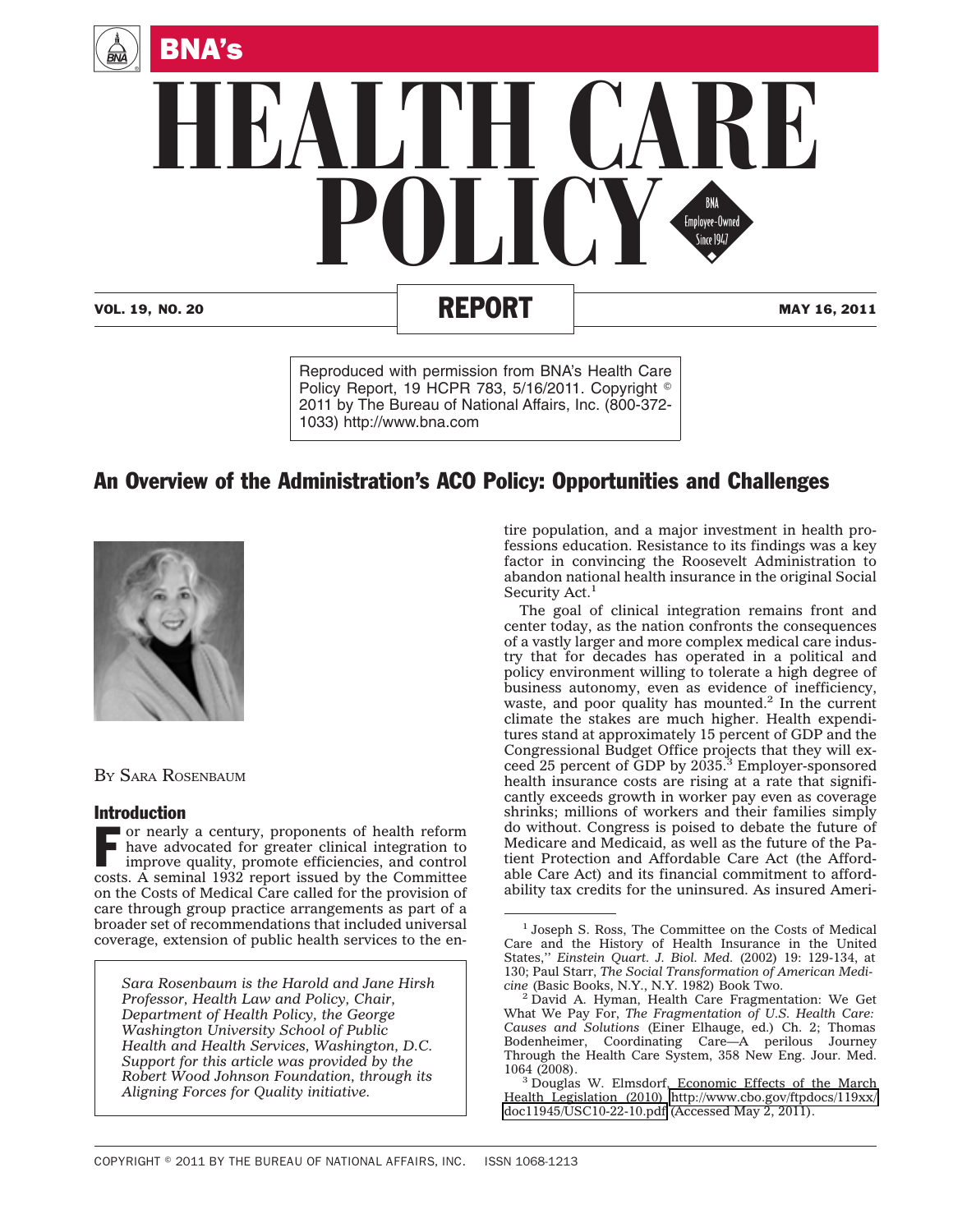cans watch their insurance coverage slowly disintegrate, and as prospects for access by the uninsured are threatened with loss, the question of how to move health care toward a more sensible organizational and operational design grows more urgent.

The Affordable Care Act does not mandate system redesign but does contain a series of provisions aimed at setting this type of long term restructuring in motion. Chief among the law's restructuring elements is a move toward greater clinical integration of the type that experts have long associated with efficiency and quality.4 The Affordable Care Act's legislative tools for achieving this result consist of a series of push/pull interventions such as payment reforms and investments in prevention and greater primary care access. Among these tools, two have drawn the most attention, not only because of their technical and legal complexity but because of their aspirational qualities, as well. The first is the Medicare Shared Savings Program (MSSP) whose purpose is to slow program growth while achieving quality reforms through the use of accountable care organizations (ACOs).5 The second is the Center for Medicare and Medicaid Innovation (CMI)<sup>6</sup> whose mission is to spur, and rapidly diffuse, advances in patient care, particularly for higher cost populations.

Both strategies—the use of broad programmatic financial incentives to achieve greater organizational and operational integration, and direct investment in integrated delivery pilots—represent two dimensions of the same overarching goal. Indeed, the ACA essentially treats the MSSP program through ACOs as a companion to the CMI, specifically barring ACO participation by entities that participate in shared savings models administered by the CMI, as well as the Independence at Home medical pilot program.<sup>7</sup> The CMI's work will unfold through a series of pilots and demonstrations. The MSSP, on the other hand, represents a major effort at broad-based change in Medicare policy, and will be implemented through regulations of general applicability that ultimately will be more fully translated through sub-regulatory guidance and the agreements developed with participating ACOs.

The MSSP proposed rule published on April 7, along with a series of companion policy statements, not only sets out the legal standards that guide agency action but also offers insight into broad policy direction. The task of developing MSSP ACO policy was unusually challenging, because collectively these policies ultimately will affect the entire health care market. Because of Medicare's influence on U.S. health policy, its rules for ACO formation and operation will spill over into the interaction between payers and health care providers more generally, regardless of whether the relationship is part of the self-insured and state-regulated commercial market, the Medicaid market, or (ultimately) the market for qualified health plans sold in state health insurance exchanges. Federal policies in the fields of antitrust enforcement, tax, and fraud and abuse will affect

all forms of coverage as well as the shape of the health care system more generally. As new health care enterprises are formed, state laws governing the corporate practice of medicine and the regulation of risk-bearing health care entities will be drawn in as well. For these reasons, the Administration's collection of ACO-related policies (in the form of proposed rules and policy statements) $8$  has attracted unusually great attention from the health care community.

### Legislative Backdrop

It is helpful in understanding the major policy choices made by the Administration in ACO implementation to step back and consider the legislative backdrop against which this collection of policies has emerged. The Affordable Care Act's MSSP provisions empower the Department of Health and Human Services secretary not only to establish the program but to waive Medicare law, as well as certain federal fraud and abuse laws if necessary to implement the program.<sup>9</sup> At the same time, the Affordable Care Act did not alter antitrust law and doctrine but was enacted against a backdrop of longstanding antitrust policies in the field of health care. Similarly, the MSSP statute did not directly alter tax laws and doctrines applicable to participation in market enterprises by tax-exempt charitable entities; instead, implementation takes place within the existing legal framework. Thus, implementation of the MSSP through ACOs can be expected to trigger a series of downstream developments across many fields of law that extend beyond Medicare.

#### *The MSSP Statute*

An ACO is essentially an enterprise that manages health care operations and financial arrangements for participating providers, with an eye toward improving performance quality and operational efficiency.<sup>10</sup> In an ACO arrangement, a corporate entity, through its participating providers, agrees to take responsibility for managing practice costs and patient care, and in return, participating providers can qualify for shared savings flowing from improved performance and efficiency. The MSSP statute contains extensive provisions regarding payment models, ACO operational structure, management and governance, and federal management powers. While the law is detailed, it also vests the HHS Secretary with broad and non-reviewable authority over implementation and key policy decisions. This means that the Secretary has the power to resolve am-

<sup>4</sup> Elliot Fisher, Mark McClellan, and John Bertko, Fostering Accountable Health Care: Moving Forward in Medicare *Health Affairs* 28:2 w219-w231 (January 2009); MedPAC, Accountable Care Organizations, in *Report to Congress: Improving Incen-*

*tives in the Medicare Program* (June 2009). <sup>5</sup> SSA § 1899, added by PPACA § 3022.

 $^6$  SSA  $\mathcal \S$  1115A, added by PPACA  $\mathcal \S$  3021.

<sup>7</sup> § 1899(b)(4), added by PPACA § 3022.

<sup>8</sup> 76 Fed. Reg. 19528. Also published on April 7 was a joint Notice from the Centers for Medicare and Medicaid Services and the Office of the Inspector General regarding waivers of federal fraud and abuse laws in connection with the Medicare Program and the Innovation Center. 76 Fed. Reg. 19655. Related materials were published separately. The Proposed Statement of Antitrust Enforcement Policy Regarding Accountable Care Organizations Participating in the Medicare Shared Savings Program was published on April 19 (76 Fed. Reg. 21894). A separate IRS Notice regarding the applicability of the Internal Revenue Code to tax exempt organizations participating in the Medicare Shared Savings Program can be found at [http://](http://www.irs.gov/pub/irs-drop/n-11-20.pdf) [www.irs.gov/pub/irs-drop/n-11-20.pdf](http://www.irs.gov/pub/irs-drop/n-11-20.pdf) (Accessed May 11, 2011).

 $9\frac{6}{8}$  1899(f), added by PPACA § 3022.

<sup>10</sup> See, e.g., Stephen Shortell, Lawrence Casalino, and Elliot Fisher, Implementing Accountable Care Organizations (BerkeleyLaw Policy Brief May 2010. p. 2.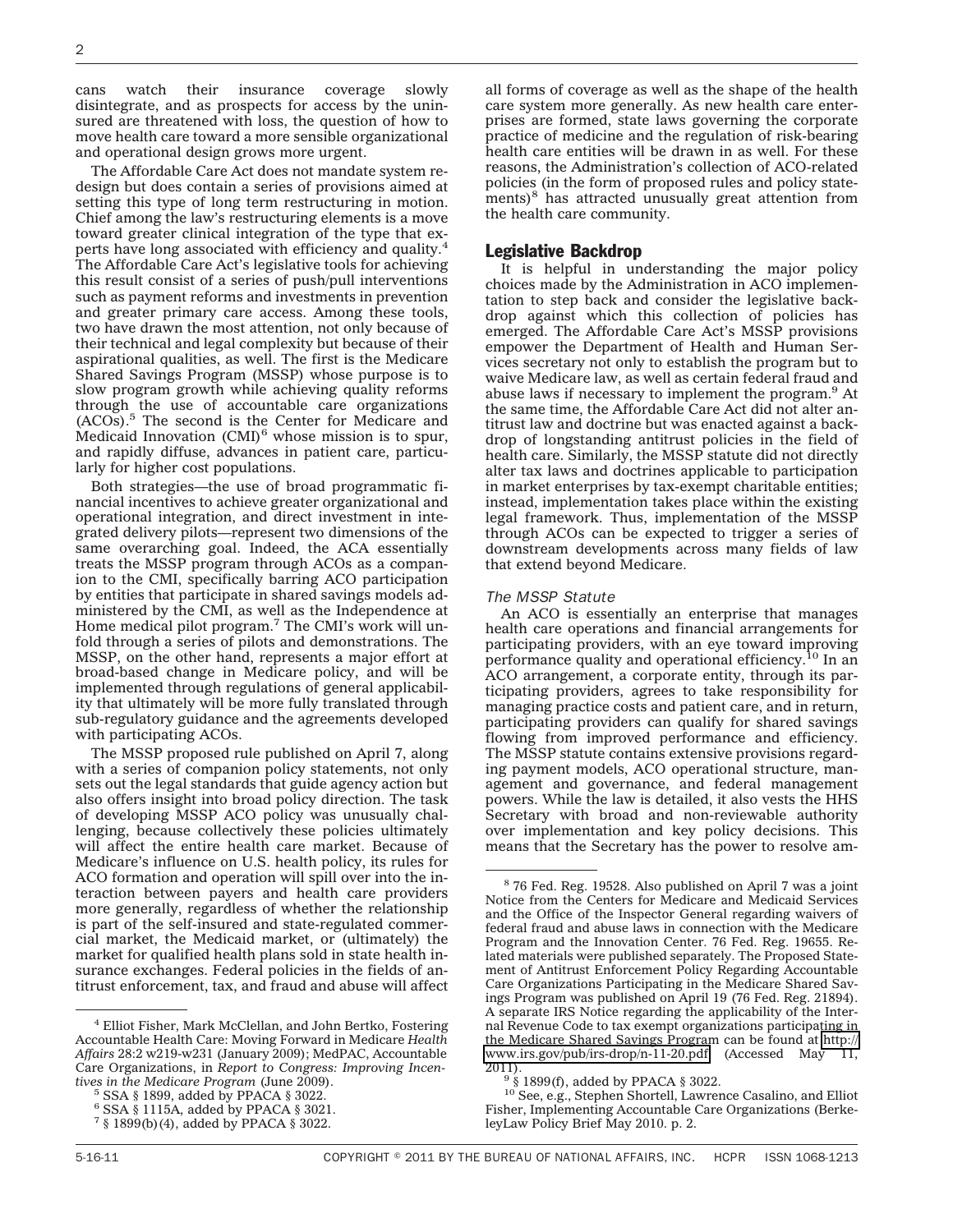biguities raised by the statute itself (an inevitable consequence of legislative policies whose implementation is entrusted to agencies with policy and management expertise).

*ACO payment models.* The statute specifies a basic payment model; under this model ''payments shall continue to be made to providers of services and suppliers participating in an ACO under the original Medicare fee-for-service program . . . in the same manner as they would otherwise be made, except that a participating ACO is eligible to receive payment for shared savings''11 if its quality meets performance standards, and estimated ACO expenditures for assigned patients fall below an estimated spending benchmark developed by the Secretary. In addition, the statute gives the Secretary an ''option to use other payment models'' that the Secretary deems appropriate, including a partial capitation model as well as ''any payment model that the Secretary determines will improve the quality and effi $ciency$ <sup>12</sup> of care. The statute is ambiguous as to whether "other payment models" chosen by the Secretary are intended to supplement the basic approach or can supplant the basic model altogether. This is crucial for two reasons. First, the basic model is designed to maintain the existing payment Medicare fee-for-service payment structure while simply adding in a bonus; by contrast, other models could be risk-based. Second, the ''other payment model'' approach is subject to budget neutrality requirements that do not apply to the basic payment system.<sup>13</sup>

*ACO size and maturity.* The statute specifies that ACOs must have at least 5,000 beneficiaries assigned in order to participate in the  $MSSP<sup>14</sup>$  In the Physician Group Practice Demonstration program, 5,000 lives were shown to translate into some 50 physicians, making the ACO model established by Congress one that envisions a group enterprise of considerable size. By 2004-2005, less than 5 percent of physicians practiced in medical groups of 50 or greater;15 this means that ACOs not built on single large practice groups will span multiple independent practices in order to reach the required assigned patient threshold. This 5,000-patient threshold for market entry also was a feature of earlier Medicare HMO statute, suggesting that although the MSSP statute contemplates payment arrangements not tied to risk of loss, Congress nonetheless anticipated a size sufficient to produce reliable estimates of both savings and loss.

Beyond size, the statute envisions entities that possess considerable capabilities. An ACO must have a legal structure robust enough to engage in governance and financial management, including the ability to receive and distribute shared savings, which in turn means the existence of considerable financial management capabilities. An ACO must also be able to imple-

ment quality and reporting requirements covering the enterprise. Furthermore, an ACO, by statute, must be able to govern, not merely implement. That is, the statute requires that an ACO ''*define* processes to promote evidence-based medicine and patient engagement, report on quality and cost measures, and coordinate care  $\ldots$ " [emphasis added].<sup>16</sup> Notably however, the ACO statute does not designate the ability to manage financial risk as a core requirement.

*Quality performance and reporting.* The statute is clear that however paid, ACOs cannot share in savings unless their quality performance and reporting capabilities meet tests established by the HHS secretary.<sup>17</sup> At the same time, the statute appears to envision an incremental approach to quality performance, specifying that the ''Secretary shall seek to improve the quality of care furnished by ACOs over time by specifying higher standards, new measures, or both . . .

*ACO participation and beneficiary assignment.* The statute permits participation by a broad array of groups of Medicare providers and suppliers; the law identifies as ''participants'' ''ACO professionals,'' which in turn are defined as physicians, physician assistants, clinical nurse specialists, and nurse practitioners<sup>19</sup> in both group practices or as members of networks of individual practices. The statute also encompasses hospitals (either employing ACO professionals or in partnership with them) and ''such other groups of providers of services and suppliers as the Secretary determines appropriate."20

The statute accords the Secretary similarly broad discretion where patient assignment is concerned, directing her to ''determine an appropriate method to assign Medicare fee-for-service beneficiaries to an ACO based on their utilization of primary care services *provided* ... by an ACO professional described in  $[\S 1899](h)(1)(A)^{321}$  [emphasis added].

The MSSP statute contains several important ambiguities requiring resolution. First, there is the apparent disconnect between provider assignment and patient participation. Where participation is concerned, the legislation contemplates broad inclusion of health professionals beyond physicians; included in the participating groups and individuals are all Medicare suppliers (including federally qualified health centers and rural health clinics) as well as physician assistants, nurse practitioners, and clinical nurse specialists. At the same time, the assignment provisions of the statute reference one particular type of health care (i.e., primary care services) and one particular provider class (physicians), tying assignment to how beneficiaries use primary care ''provided by'' physicians. The meaning that will be ascribed to both ''primary care services'' and ''provide'' thus becomes highly important. In addition, the statute gives the Secretary broad powers to define how ''assignment'' works, with the authority to weigh the essential economic and performance dimensions of the model against Medicare's core freedom-of-choice guarantee, which avoids the choice-limiting effects of the

<sup>&</sup>lt;sup>11</sup> SSA § 1899(d), added by PPACA § 3022.<br><sup>12</sup> § 1899(i)(1)-(3).<br><sup>13</sup> Compare SSA § 1899(d), which does not address budget neutrality, to § 1899(i) the other payment model authority, that does contain two express budget neutrality provisions  $(\S 1899(i)(2)(B)$  and  $\S 1899(i)(3)(B)$ . See also, 76 Fed. Reg. 19533.

<sup>&</sup>lt;sup>14</sup> § 1899(b)(2)(D).<br><sup>15</sup> Allison Lieber and Joy Grossman, Physicians Moving to Mid-Size Single Specialty Practices, *Tracking Report #18* (Center for Studying Health Systems Change, 2007) [http://](http://www.hschange.com/CONTENT/941/) [www.hschange.com/CONTENT/941/](http://www.hschange.com/CONTENT/941/) (Accessed May 2, 2011).

<sup>&</sup>lt;sup>16</sup> § 1899(b)(2)(C).<br><sup>17</sup> § 1899(b)(3)(B) and (C).<br><sup>18</sup> § 1899(b)(3)(C).<br><sup>19</sup> § 1899(h)(1)(A) and (B).<br><sup>20</sup> § 1899(b)(1)(A)-(E).<br><sup>21</sup> § 1899(c).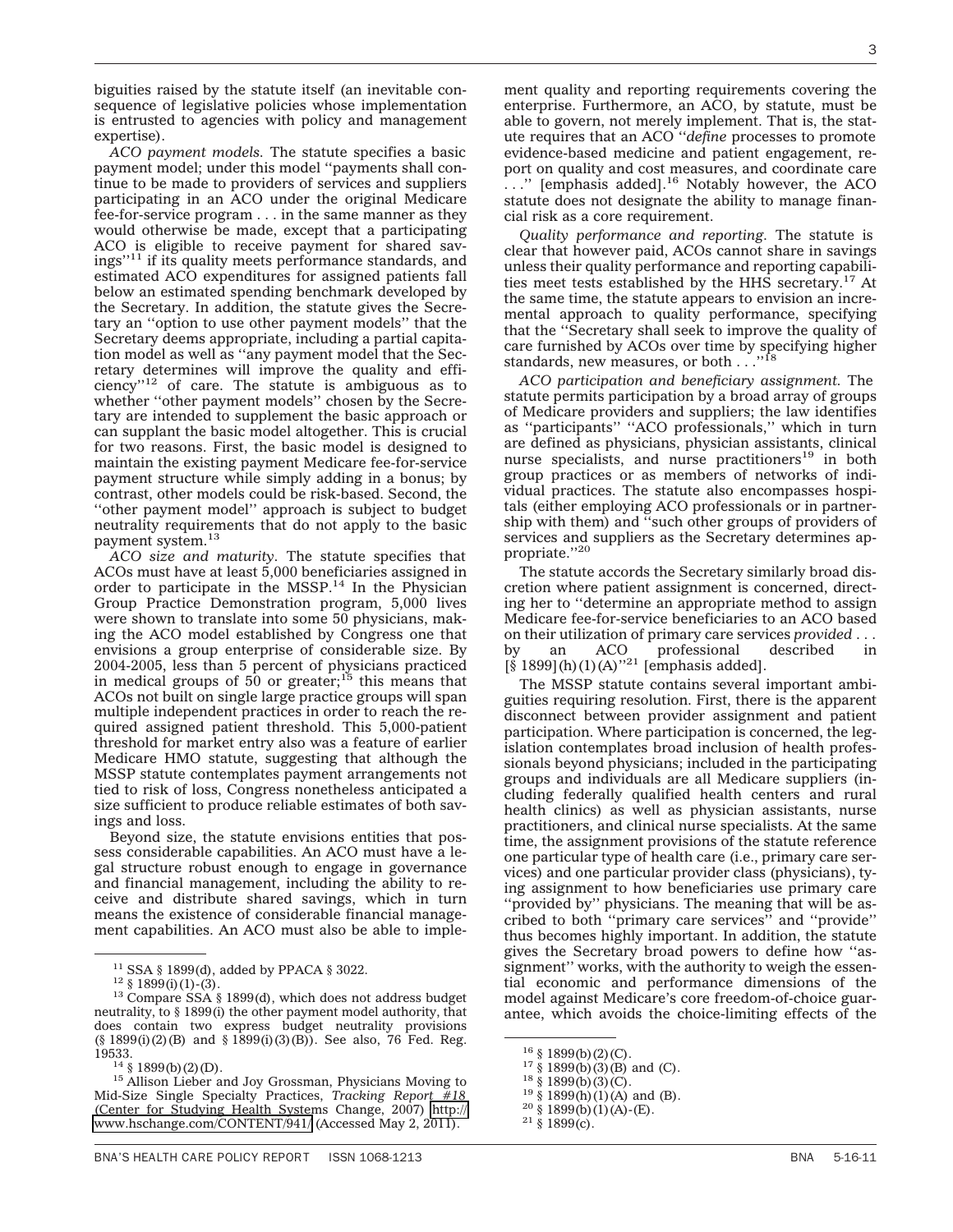modern network approach to health insurance coverage that controls other markets.

*Avoiding at risk patients.* Whether through bonuses or shared risk of loss, the ACO model incentivizes expenditure reductions. In order to guard against cherrypicking the healthiest patients, the statute gives the HHS secretary power to sanction ACOs if she determines that the ACO has ''taken steps to avoid patients at risk in order to reduce the likelihood of increasing costs to the ACO . . .''22 The HHS secretary's discretion extends to both setting the method for determining whether avoidance is taking place and fashioning the sanction.

*Administrative and judicial review*. The statute limits administrative and judicial review of virtually all major aspects of the HHS secretary's implementation of the statute, thereby further augmenting her considerable powers. The statute bars review of certain decisions, whether under certain specified review authorities within the Social Security Act, ''or otherwise'': specification of quality performance standards; measurement of ACO quality performance; Medicare beneficiary assignment; determinations of whether an ACO is eligible for shared savings including determinations of estimated expenditures for assigned beneficiaries and the ACO's average benchmark; the percent of shared savings and limits on such savings; and ACO termination.23

#### *Antitrust, Fraud, and Tax Considerations*

The statute explicitly anticipates the legal questions related to federal fraud laws that can arise under an ACO model, while remaining silent on the questions of tax and antitrust law that ultimately surfaced as well.

*Fraud.* A series of federal laws are aimed at curbing fraud and abuse in federal programs and carry implications for ACO formation and operation. The Physician Self-Referral Law prohibits physicians from making referrals for Medicare ''designated health services'' to entities with which they or their immediate family members have a financial relationship, unless they are oper-ating under an exception.24 The Anti-Kickback Statute,<sup>25</sup> imposes criminal penalties for individuals or entities that knowingly and willfully offer, pay, solicit, or receive remuneration to induce or reward the referral of business reimbursable under a federal health care program. Violation of the statute also can result in the imposition of civil money penalties, program exclusion, and liability under the federal False Claims Act, since every claim arising out of a kickback arrangement becomes implicated as a false claim.<sup>26</sup> Finally, federal law prohibits hospital payments to physicians to induce reduction or limitation in services (known as ''gainsharing'').<sup>27</sup> Over the years, the HHS Office of the Inspector General and CMS have developed a series of safe harbors that, consistent with the laws themselves, recognize certain exceptions to these general prohibitions,

thereby leading to the inclusion of express waiver authority in the HHS secretary.28

*Antitrust.* While the original Medicare program operates as an administered payment system that does not turn on price negotiation, ACOs can be expected to pursue contracts in other markets where price negotiation is the norm. The nation's physicians have a long history of opposition to insurance arrangements that threaten their incomes and autonomy.29 Following the United States Supreme Court's landmark 1982 ruling against what it judged to be *per se* unlawful price-fixing by physician cartels in *Arizona v Maricopa County Medical Society,*<sup>30</sup> the antitrust enforcement agencies have been engaged in an extended effort to define what constitutes permissible market conduct, as well as which standard—the strict *per se* test or the more lenient ''rule of reason'' test—will be used to reviewing medical care joint ventures.<sup>31</sup>

Statements of Antitrust Enforcement Policy issued in 1994 and revised in  $1996^{32}$  allow avoidance of scrutiny under the *per se* rule (which classifies certain types of market conduct as illegal without further proof of anticompetitve effects) in situations in which there exists sufficient evidence of shared commitment to a common enterprise so as to permit otherwise independent competitors to negotiate with purchasers as a single entity. The revised Statements recognize as falling within a clear safety zone joint ventures that involve full financial integration (through, for example, a single global payment to the venture). As modified in 1996, the Statements also recognize arrangements that lack financial integration while possessing sufficient indicia of clinical integration to promote quality and efficiency so as to justify treatment as a single venture for price negotiation purposes. Of particular importance in the latter instance are accountability of a group's members for quality and efficiency, the threat of dismissal from the group for substandard conduct, and the investment of human and financial resources in a shared enterprise.<sup>33</sup>

Enforcement agency rulings on joint ventures issued over the years suggest that the prior Statements may have been broad enough to cover ACO formation and operation.34 However, both during and following the health reform debate, questions arose regarding the extent to which the existing Statements fully addressed ACO scenarios. Furthermore, ACO proponents sought a more streamlined approach to the oversight process in order to speed and standardize resolution.

*Tax exemption policy for nonprofit health care corporations.* Nonprofit entities that enjoy tax-exempt status under the Internal Revenue Code are expected to seek to become ACO participants; this is particularly true for hospitals, three-quarters of which operate as nonprofit corporations. As with antitrust concerns, the applicability of existing tax policy to ACO formation

- 
- <sup>30</sup> 457 U.S. 332 (1982).<br><sup>31</sup> Greaney, op. cit. note 30.<br><sup>32</sup> <http://www.justice.gov/atr/public/guidelines/0000.htm><br>(Accessed May 5, 2011).

 $^{22}$  § 1899(d)(3).<br> $^{23}$ § 1899(g).<br><sup>24</sup> SSA § 1877, 42 U.S.C. § 1395nn. See 76 Fed. Reg. 19656 (April 7, 2011).<br>
<sup>25</sup> SSA § 1128B.<br>
<sup>26</sup> 76 Fed. Reg. 19657.<br>
<sup>27</sup> SSA § 1128A(b)(1) and (2), 76 Fed. Reg. 19657.

<sup>&</sup>lt;sup>28</sup> SSA § 1899(f), added by PPACA § 3302.<br><sup>29</sup> Thomas Greaney, Thirty Years of Solicitude: Antitrust Law and Physician Cartels, 7 *Hous. J. Health L. and Policy* 189-

<sup>33</sup> Taylor Burke and Sara Rosenbaum, Accountable Care Organizations: Implications for Antitrust Policy (BNA Health Law Reporter, March 11, 2010).<br><sup>34</sup> Id.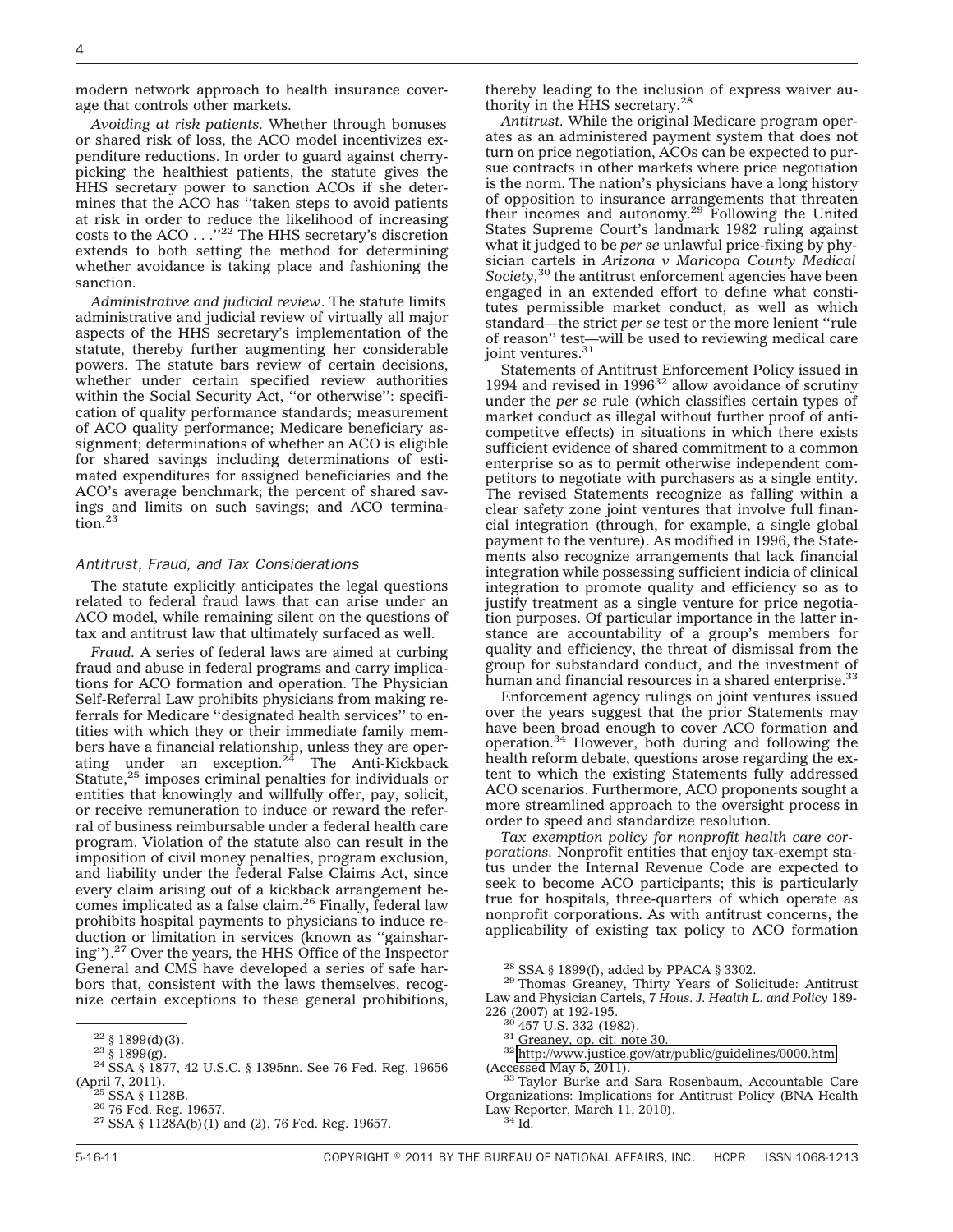and operation by charitable entities emerged as an important issue in the wake of passage of the Affordable Care Act. This emergence took two forms. First, questions arose as to whether participation in ACOs might expose a nonprofit corporation to loss of its  $\S 501(c)(3)$ tax-exempt status because shared savings could be understood as inuring to the benefit of private participants or as a substantial activity not in furtherance of an organization's charitable purposes. Second, questions arose as to whether nonprofit entities would be liable for taxes on ''unrelated business income'' as a result of the shared savings realized from MSSP distributions.<sup>35</sup>

### Key Elements of the CMS Proposed Rule

In implementing the MSSP program, CMS made a number of policy decisions that have the potential to carry considerable downstream effects.

*Payment models.* The CMS rule essentially jettisons the statute's basic payment model, which envisions coupling Medicare Part A and B fee-for-service payments with bonuses for savings and high quality performance. In its place, the proposed rule establishes two payment models both of which can be considered ''other'' payment models, thereby subjecting the ACO program in its entirety to the law's budget-neutrality test.

Under the proposed rule, an ACO can elect between a one-sided or two-sided model, known as Track 1 and Track 2, respectively.36 Track 1 nominally begins as a basic shared savings approach, while Track 2 encompasses financial risk from the outset. Yet from its inception, Track 1 also creates financial risk beyond, of course, the risks that any ACO incurs in deciding to invest in formation. The first form of risk is liability for risk of loss by Year Three, even in the shared savings model. The second and equally serious risk of loss is a 25 percent withhold against the share of savings otherwise due to Track 1 ACO participants, with no procedures or timetable spelled out for calculating losses or refunding the withheld amount in the event that losses are avoided.37 Instead the regulation simply provides that "[t]he withheld amount will be applied towards<br>[sic] repayment of an ACO's losses.''<sup>38</sup> With no timetable or recovery process, the length of time the government can retain shared savings otherwise due is unclear; indeed, since Track 1 ACOs are not liable for losses until year three, it is possible that retention of savings could span years, costing ACOs financing that presumably will be needed to offset initial investment costs.

Third, all ACOs (whether Track 1 or Track 2) must obtain reinsurance, place funds in escrow, obtain surety bonds, establish a line of credit or maintain another ''appropriate repayment mechanism in order to ensure repayment of any losses to the Medicare program in advance of entering into a period of participation in the Shared Savings Program under the two-sided model,''39 with un-repaid losses carried forward into future years.40 Presumably a Track 1 ACO would need to secure financial backing either before or soon after initi-

ating its agreement, given the risk-of-loss requirement by year three.

In sum, rather than implementing the statute as a choice between the basic payment model and an ''other'' model involving financial risk of loss, the proposed rule uses a payment structure that creates financial risk in both models, compelling shared losses by year three and withholding shared savings otherwise due to a Track 1 ACO for an indefinite time period. Because both models are essentially ''other payment'' models, they presumably would both be subject to the budget neutrality requirements of the statute.

*ACO size and maturity, including quality measurement, performance, and reporting.* The statute itself contemplates ACOs of considerable size, since the law establishes a 5,000 patient minimum. The CMS rule further emphasizes size and strength by imposing risk of loss requirements on all ACOs and by establishing performance requirements that include extensive quality performance reporting and a requirement that 50 percent of all primary care physicians be meaningful users of electronic health records.<sup>41</sup> This final requirement is particularly significant given the nascence of EHR adoption as of 2012 when ACOs are to become certified and begin operations. Essentially the rule uses the incentives created by the ACO statute to further leverage extensive quality reporting, along with broad-based EHR adoption and meaningful use. These requirements apply to ACOs of all sizes, not only the largest entities.

The proposed rule favors size and maturity in other ways. First, the greatest opportunities for shared savings inure to ACOs capable of taking a risk of financial loss from the outset (i.e., Track 2  $\widetilde{AC}$ Os).<sup>42</sup> Second, the proposed rule establishes considerable staffing requirements. For example, an ACO must employ a ''full-time senior" medical director $43$  who is physically present in an ACO location and must have substantial manage-ment capabilities.44 The model envisioned by Congress—at least 5,000 Medicare patients—thus has (inevitably perhaps) led to an agency implementation approach that emphasizes size, strength, and financial maturity.

*ACO participation and patient assignment.* Taking a broad approach to its statutory powers, the proposed rule enables broad participation in ACOs.<sup>45</sup> At the same time, the proposed rule takes a narrow approach to the question of assignment of Medicare beneficiaries, excluding as assignable all Medicare beneficiaries who receive primary care through individual health professionals other than physicians, as well as patients who receive care through clinical care teams, one of whose members is a physician.<sup>46</sup>

The exclusion of potentially millions of beneficiaries from ACO assignable status is in one sense an outgrowth of the terms of the statute, which defines assignment based on ''utilization of primary care services by

<sup>41</sup> 42 C.F. R. § 425.11(b).<br><sup>42</sup> 42 C.F.R. § 425.7(d).<br><sup>43</sup> 42 C.F.R. § 425.5(d)(9)(iii).<br><sup>44</sup> 42 C.F.R. § 425.5(d)(9)(ii).<br><sup>45</sup> 42 C.F. R. § 425.5(b).<br><sup>46</sup> Sara Rosenbaum and Peter Shin, Medicare's Accountable Care Organizations: How Will Medicare Beneficiaries Who Reside in Medically Underserved Communities Fare? [http://www.gwumc.edu/sphhs/departments/healthpolicy/dhp\\_](http://www.gwumc.edu/sphhs/departments/healthpolicy/dhp_publications/pub_uploads/dhpPublication_6EFAAA15-5056-9D20-3DBE579D20C06F05.pdf) [publications/pub\\_uploads/dhpPublication\\_6EFAAA15-5056-](http://www.gwumc.edu/sphhs/departments/healthpolicy/dhp_publications/pub_uploads/dhpPublication_6EFAAA15-5056-9D20-3DBE579D20C06F05.pdf) [9D20-3DBE579D20C06F05.pdf](http://www.gwumc.edu/sphhs/departments/healthpolicy/dhp_publications/pub_uploads/dhpPublication_6EFAAA15-5056-9D20-3DBE579D20C06F05.pdf) (Accessed May 3, 2011).

<sup>35</sup> See discussion in the IRS Notice, cited n. 7, supra, pp. 2-6.<br><sup>36</sup> 42 C.F.R. § 425.5(d)(6)(A) and 425.7(c).<br><sup>37</sup> 42 C.F.R. § 425.5(d)(6)(iii).<br><sup>38</sup> 42 C.F.R. § 425.5(d)(6)(iv).<br><sup>40</sup> 42 C.F.R. § 425.5(d)(6)(vi).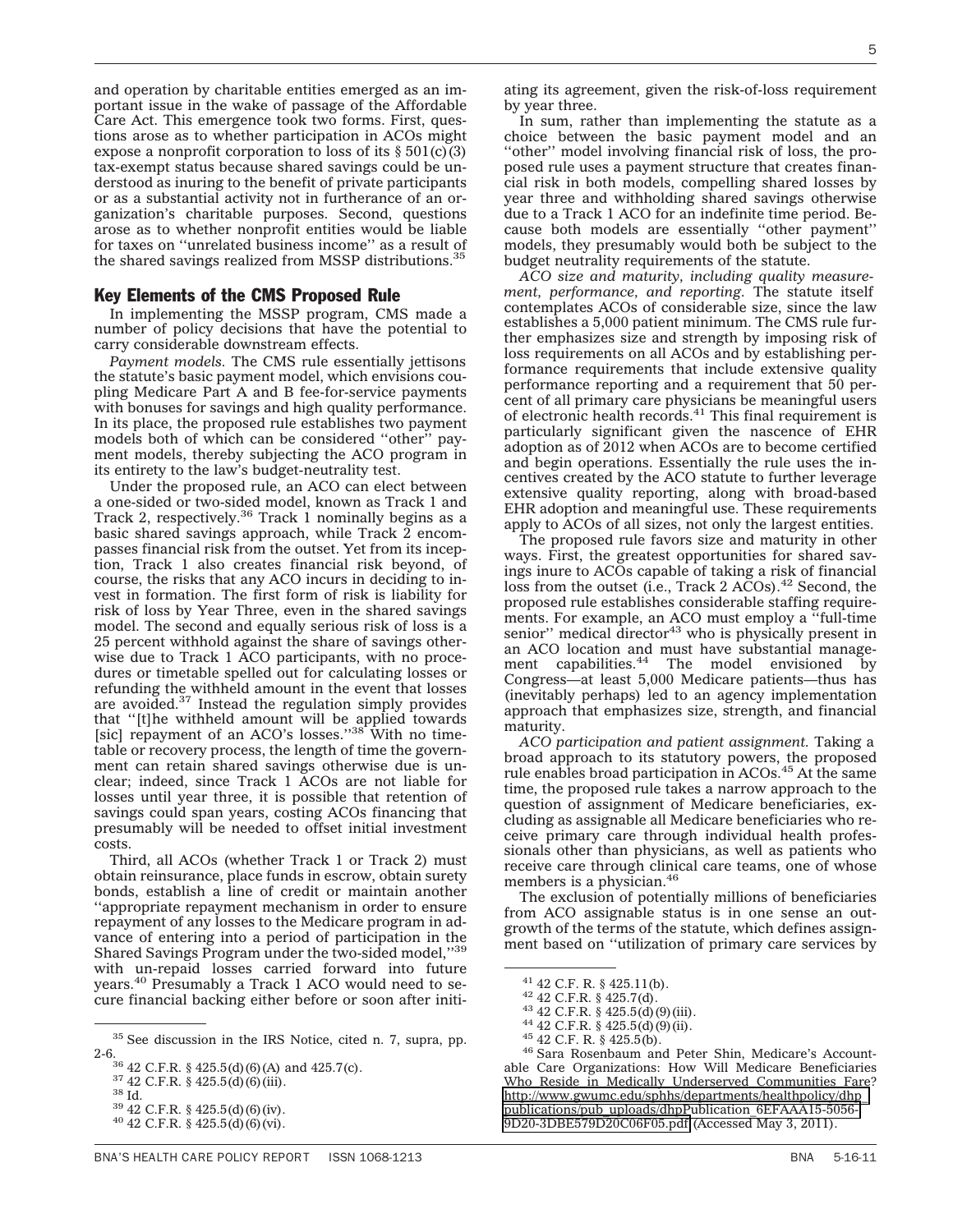an ACO professional [who is a physician].''47 But CMS has interpreted the statute literally to reach only services provided *directly* by a physician rather than the provision of care in its fullest sense under state medical practice law, which recognizes physicians as providers of care when they have legal accountability for care under state medical practice acts. The proposed rule also excludes care arrangements in which nurse practitioners and physician assistants share duties for the plurality<sup>48</sup> of primary care (as required under the law) in partnership with a physician. As a result, the proposed rule excludes patients cared for in nurse-managed clinics, federally qualified health centers (FQHCs), and rural health clinics (RHCs) that together disproportionately account for the care of millions of low-income and medically underserved beneficiaries, whose Medicaresanctioned primary care models involve the use of health care teams in order to overcome the problem of primary care shortages.

*Avoiding at risk beneficiaries.* The problem of health care organizational and payment models with the potential to exacerbate rather than reduce health disparities is well recognized.<sup>49</sup> The proposed rule defines the term ''at risk'' beneficiaries relatively broadly, to include persons with high risk scores on the CMS risk adjustment model, persons considered high cost as a result of two or more hospitalizations each year, dual eligible beneficiaries, beneficiaries with high utilization patterns, and those with diagnoses expected to result in high cost.50 Of particular concern are individuals who are Medicare beneficiaries based on disability (these individuals presumably would be included as individuals with anticipated high-cost diagnoses), as well as beneficiaries who are viewed as clinically challenging because of personal characteristics not related directly to a diagnosis (e.g., primary language other than English, perceived low health literacy, mental disabilities that impair cognition and thus the potential for compliance). The CMS standards do not directly address this latter group, nor does the proposed rule suggest monitoring of beneficiaries who, having been notified of the ACO participant status of their health care provider, $51$  decline assignment or change physicians. A key question may be the characteristics of patients who refuse to be part of practices that, after all, are charged with paying much greater attention to health care quality.

More importantly, perhaps, the proposed avoidance rule is silent on what may be the most obvious way to avoid at risk beneficiaries, namely by redlining certain providers within the ACO's primary service area out of participant status by simply not inviting them in. This problem of redlining has long been of concern in the managed care network context,  $52$  and while assignment is not mandatory under the law, ACOs enjoy broad discretion to select their participants virtually without

oversight under equity standards. The monitoring regulation indicates that the agency will look for ''trends and patterns suggestive of at-risk beneficiaries'' using techniques that consist of (i) analysis of specific financial and quality measurement data reported by the ACO; (ii) site visits; (iii) analysis of beneficiary and provider complaints; and (iv) audits of claims, chart reviews, and beneficiary surveys.<sup>53</sup> No monitoring is suggested for comparing ACO participants to potential participants within the ACO's primary service area, to determine whether health professionals and clinics that disproportionately treat more at-risk patients are under-represented in an ACO's network. The absence of a more vigorous monitoring effort for selective inclusion of participating professionals is not mitigated by the fact that assignment is retrospective, since prospective or retrospective (an issue that has attracted considerable debate and that is discussed extensively in the proposed rule) $54$  the more significant risk-related question for ACOs may be which providers get to participate at all.

*Review of agency action.* As expected, the proposed rule implements the bars to administrative and judicial review while at the same time attempting to balance this unilateral power to act against certain due process considerations. Thus, the rule permits reconsiderations of some but not all of the initial agency decisions that can result in termination, suspension, or an order to repay shared savings.<sup>55</sup> Why certain actions merit a reconsideration and others do not is not immediately obvious. For example, findings of avoidance of high risk beneficiaries can be taken to a reconsideration, while the results of quality assessments cannot. Why one type of action merits a second look and the other does not is hardly evident.

# The Proposed Statement of Antitrust Enforcement Policy Regarding Accountable Care Organizations Participating in the MSSP

In view of the agencies' prior policy positions regarding enforcement of antitrust laws in a health care context, their proposed ACO policy statements are hardly surprising, since CMS's proposed ACO clinical integration standards parallel the indicia of clinical integration identified under the agencies' 1996 Statements and subsequent rulings.<sup>56</sup> Indeed, the proposed Statement appears to not only permit but encourage ACO formation, thereby underscoring the agencies' conclusion that in a competitive health care system, the benefits of clinical integration may be fairly said to outweigh the risks of collusive financial behavior within a market.

In a departure from the prior Statements, the agencies adopt a clear, prospective, and expedited approach to agency review, a broad safety zone that makes review technically unnecessary, and extension of the 1996 Safety Zones to multi-provider networks in which independent ACO participants providing the same service have a combined service share of less than 30 percent of each ACO's Primary Service Area (PSA).<sup>57</sup> Limita-

<sup>&</sup>lt;sup>47</sup> § 1899(c).<br><sup>48</sup> 42 C.F.R. § 425.6(b)(5).<br><sup>49</sup> Craig E. Pollack and Katrina Armstrong, Accountable Care Organizations and Health Disparities, 305 JAMA 16<br>(April 27, 2011) 1706-1707.<br> $\frac{50}{12}$  42 C.F.R. § 425.4.

 $5142$  C.F.R. § 425.6(c).<br> $52$  Sara Rosenbaum and Joel Teitelbaum, Civil Rights Enforcement in the Modern Health Care System: Reinvigorating the Role of the Federal Government in the Aftermath of *Alexander v Sandoval*, 3 *Yale Jour. Health Pol. L. & Ethics* 215 (2002).

<sup>&</sup>lt;sup>53</sup> 42 C.F.R. § 425.12(a) and (b).<br><sup>54</sup> 76 Fed. Reg. 19565-19566.<br><sup>55</sup> 42 C.F.R. §§ 425.14 and 15.<br><sup>56</sup> These rulings are reviewed in Taylor and Rosenbaum, supra, note 34. <sup>57</sup> 76 Fed. Reg. 28197 (April 19, 2011).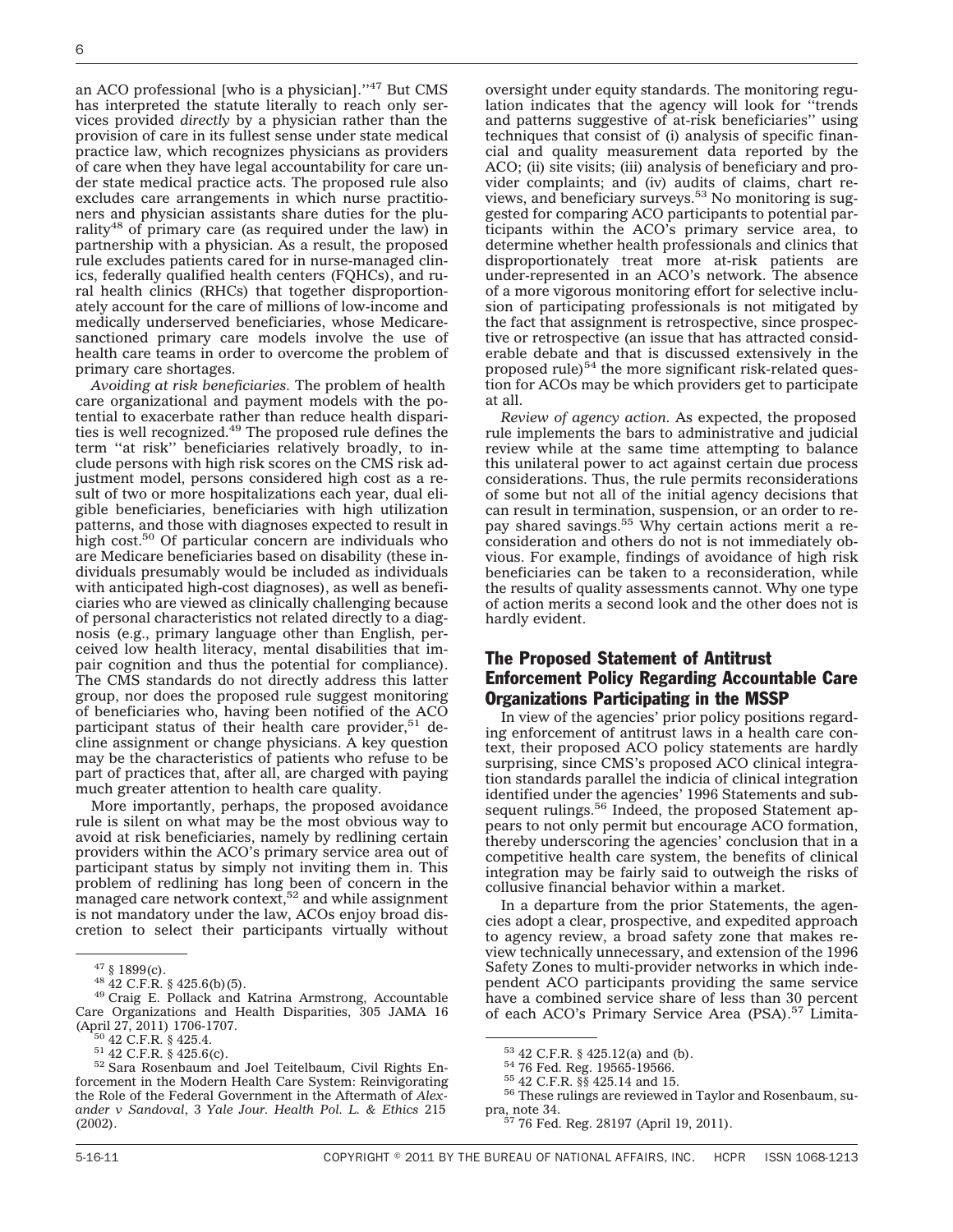tions on ACO demands for participant exclusivity apply to ''dominant'' providers (those with more than a 50 percent market share of any service that no other ACO participant providers. At the same time, broad leeway is given to physicians and hospitals that participate in rural ACOs and whose market share exceed the 30 percent threshold for the safety zone to apply. Mandatory review prior to CMS approval is required under the Proposed Statement for ACOs that have a PSA share that exceeds 50 percent of the common services that two or more independent ACO participants provide within a single PSA;<sup>58</sup> at the same time, an agency can provide a letter indicating that it has no present intention to challenge the ACO or to recommend such a challenge, and approval.59

The Proposed Statement also addresses situations in which the ACO's market percentage falls between 30 percent and 50 percent of common services provided by two or more independent participants. Even here, the Proposed Statement permits ACO approval to move for-<br>ward without Agency review.<sup>60</sup> ACOs whose participants' share of common services within their PSA fall within this market share range are advised to refrain from engaging in certain types of conduct in order to avoid review: attempting to steer payers away from other providers; tying sales of the ACO's services to the purchase of certain other non-ACO services; attempting to enter into exclusive specialty contracting arrangements; trying to restrict a payer's ability to disclose quality and cost data; and sharing competitive information inappropriately among ACO members.<sup>61</sup>

## Issues Related to Tax-Exempt Status and Fraud and Abuse

The Treasury Department and the OIG policies similarly reflect a favorable view regarding the formation and operation of ACOs.

*Tax policy.* After reviewing a series of comparable situations dealing with inurement and benefit to private parties as well as unrelated income, the IRS signals its support for nonprofit involvement in ACOs without fear of loss of Section  $501(c)(3)$  tax-exempt status. The IRS Notice states that ''[b]ecause of CMS regulation and oversight of the MSSP, as a general matter the IRS expects that it will not consider a tax-exempt organization's participation in the MSSP through an ACO to result in inurement or impermissible private benefit to the<br>provide party ACO participants.''<sup>62</sup> The Notice sets forth steps that ACOs can take to assure favorable IRS response, including the use of arms length agreements, CMS approval of the ACO, assuring that the organization's share of economic benefits derived from the ACO is proportional to its contributions and assuring that its share of losses does not exceed the share of benefits to which it is entitled from the ACO.<sup>63</sup>

Furthermore, the IRS notes that ''absent inurement or impermissible private benefit,'' MSSP payments would be consistent with the entity's charitable purpose of ''lessening the burdens of government within the meaning of Treasury rules.''64 The IRS does leave the door open to a finding of unrelated business income derived from negotiations with private payers, because in its view, these negotiations are not related to the MSSP; even so, the agency specifically notes that participation in a Medicaid shared savings program would constitute related income because they share the MSSP charitable purpose of lessening the burden on government.

*Fraud and abuse laws.* CMS and the OIG propose to waive application of provisions of the physician self referral and anti-kickback laws to permit distribution of shared savings among the participants. At the same time, the agencies are clear that exchange of payments *outside the boundaries* of the ACO in the context of self referrals, kickbacks, and gainsharing, will receive a far different level of scrutiny.<sup>65</sup> As with the antitrust enforcement agencies' willingness to tolerate large, multipractice networks with significant market presence, the CMS/OIG position suggests the agencies' emphasis on the formation and operation of broadly inclusive ACOs whose reach spans the full spectrum of primary and specialty health care. Throughout the proposed waiver policy the agencies draw the line at distributions outside the scope of an ACO's participant group itself, unless the payments are for ''activities necessary for and directly related to the ACO's participation in and operations under'' the MSSP. This concept remains undefined in the law, and presumably the burden falls on the ACO to make such a showing. How ACOs will know what such a showing entails in the absence of further definitional regulation or more extensive subregulatory guidance is unclear.

### Conclusion

Taken as a whole, the Administration's policies on ACO formation and operation, both within the MSSP and beyond, suggest a high eagerness on its part to move ACOs forward, but with a strong orientation—at least in the early phases of the program—toward large, mature entities that from the outset are capable of taking risk of both loss and reward. By building risk into the MSSP program through the use of withholds and ultimate acceptance of risk of loss even among Track 1 ACOs, the proposed MSSP rule effectively eliminates the very payment model that was assumed by Congress to be the basic approach to the program, one that uses the standard fee-for-service payment system coupled with bonus payments to ACOs whose expenditures beat their benchmark.

Also evident is the MSSP rule's policy tilt toward networks comprised of ''traditional'' primary care practice arrangements, meaning physicians. Although clinics in rural and urban underserved areas and nurse-led practices can participate, the proposed MSSP rule's strict construction of the term ''provide'' effectively excludes from ACO networks all Medicare patients whose primary care—no matter how high quality—might be considered non-traditional. Since these patients disproportionately may be lower income and medically underserved persons, with a higher likelihood of dual Medicare/Medicaid enrollment, the policy ironically may perpetuate the very avoidance of high risk patients that CMS seeks to deter.

 $^{58}$ Id. 59 76 Fed. Reg. 28198 (April 19, 2011).  $^{60}$  Id.  $^{61}$  Id.  $^{62}$  IRS Notice 2011-20.  $^{63}$  Id.

 $64$  Id. pp. 7-8.<br> $65$  76 Fed. Reg. 19655 (April 7, 2011).